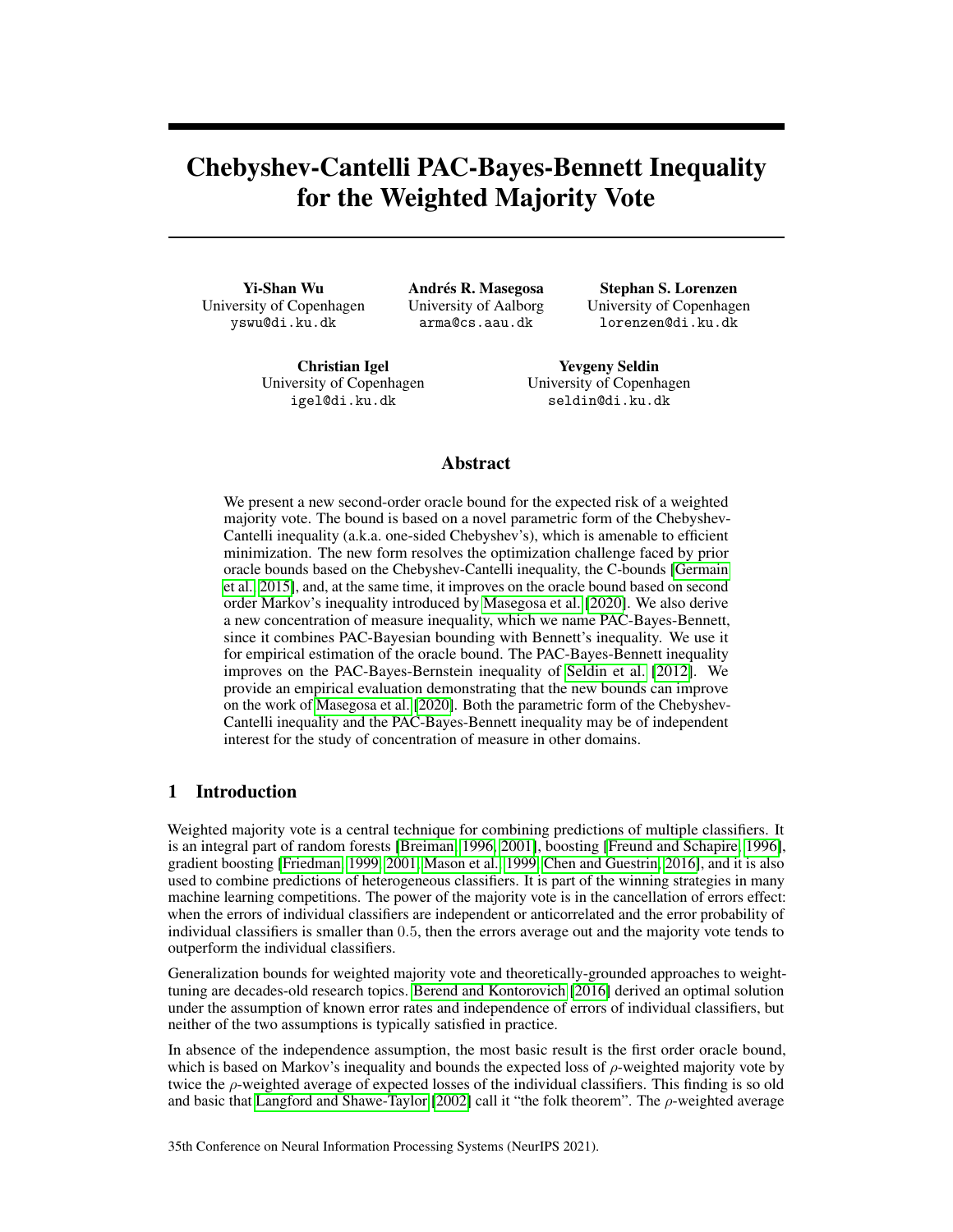of the expected losses is then bounded using PAC-Bayesian bounds, turning the oracle bound into an empirical bound [\[McAllester, 1998,](#page-11-3) [Seeger, 2002,](#page-11-4) [Langford and Shawe-Taylor, 2002\]](#page-10-8). While the translation from oracle to empirical bound is quite tight [\[Germain et al., 2009,](#page-10-9) [Thiemann et al., 2017\]](#page-11-5), the first order oracle bound ignores the correlation of errors, which is the main power of the majority vote. As a result, its minimization overconcentrates the weights on the best-performing classifiers, effectively reducing the majority vote to a very few or even just a single best classifier, which leads to a significant deterioration of the test error on held-out data [\[Lorenzen et al., 2019,](#page-11-6) [Masegosa et al.,](#page-11-0) [2020\]](#page-11-0).

In order to take correlation of errors into account, [Lacasse et al.](#page-10-10) [\[2007\]](#page-10-10) derived second order oracle bounds, the C-bounds, which are based on the Chebyshev-Cantelli inequality. The ideas were further developed by [Laviolette et al.](#page-10-11) [\[2011\]](#page-10-11), [Germain et al.](#page-10-0) [\[2015\]](#page-10-0), and [Laviolette et al.](#page-10-12) [\[2017\]](#page-10-12). However, they were only able to optimize the bounds in the highly restrictive setting of binary classification with self-complemented sets of classifiers and aligned priors and posteriors [\[Germain et al., 2015\]](#page-10-0). Several follow-up works resorted to minimization of heuristic surrogates rather than the bound itself [\[Bauvin](#page-10-13) [et al., 2020,](#page-10-13) [Viallard et al., 2021\]](#page-11-7). Furthermore, second order oracle quantities in the denominator of the oracle bounds lead to looseness in their translation to empirical bounds [\[Lorenzen et al., 2019\]](#page-11-6).

[Masegosa et al.](#page-11-0) [\[2020\]](#page-11-0) proposed an alternative second-order oracle bound, the tandem bound, based on second order Markov's inequality. While the second order Markov's inequality is weaker than the Chebyshev-Cantelli inequality, the resulting bound has no oracle quantities in the denominator, which allows tight translation to an empirical bound. Additionally, [Masegosa et al.](#page-11-0) proposed an efficient procedure for minimization of their empirical bound. They have shown that minimization of the empirical bound does not lead to deterioration of the test error.

Our work can be seen as a bridge between the tandem bound and the C-bounds, and as an improvement of both. The key novelty is a new parametric form of Chebyshev-Cantelli inequality, which preserves the tightness of Chebyshev-Cantelli, but avoids oracle quantities in the denominator. This allows both efficient translation to empirical bounds and efficient minimization. We derive two new second order oracle bounds based on the new inequality, one using the tandem loss and the other using the tandem loss with an offset. For empirical estimation of the latter we derive a PAC-Bayes-Bennett inequality. The overall contributions can be summarized as follows:

- 1. We propose a new parametric form of the Chebyshev-Cantelli inequality, which has no variance in the denominator and preserves tightness of the original bound. The new form allows efficient minimization and empirical estimation.
- 2. We propose two new second order oracle bounds for the weighted majority vote based on the new form of the Chebyshev-Cantelli inequality. The bounds have two advantages: (1) they are amenable to tight translation to empirical bounds; and (2) the resulting empirical bounds are amenable to efficient minimization.
- 3. We derive a new concentration of measure inequality, which we name the PAC-Bayes-Bennett inequality. It improves on the PAC-Bayes-Bernstein inequality of [Seldin et al.](#page-11-1) [\[2012\]](#page-11-1). We use the inequality for bounding the tandem loss with an offset.

# 2 Problem setup

The problem setup and notations are borrowed from [Masegosa et al.](#page-11-0) [\[2020\]](#page-11-0).

**Multiclass classification.** We let  $S = \{(X_1, Y_1), \ldots, (X_n, Y_n)\}\)$  be an independent identically distributed sample from  $\mathcal{X} \times \mathcal{Y}$ , drawn according to an unknown distribution D, where  $\mathcal{Y}$  is finite and X is arbitrary. A hypothesis is a function  $h : \mathcal{X} \to \mathcal{Y}$ , and H denotes a space of hypotheses. We evaluate the quality of h using the zero-one loss  $\ell(h(X), Y) = 1(h(X) \neq Y)$ , where  $1(\cdot)$  is the indicator function. The expected loss of h is denoted by  $L(h) = \mathbb{E}_{(X,Y)\sim D}[\ell(h(X), Y)]$  and the empirical loss of h on a sample S of size n is denoted by  $\hat{L}(h, S) = \frac{1}{n} \sum_{i=1}^{n} \ell(h(X_i), Y_i)$ .

Randomized classifiers. A *randomized classifier* (a.k.a. Gibbs classifier) associated with a distribution  $\rho$  on H, for each input X randomly draws a hypothesis  $h \in \mathcal{H}$  according to  $\rho$  and predicts  $h(X)$ . The expected loss of a randomized classifier is given by  $\mathbb{E}_{h \sim \rho}[L(h)]$  and the empirical loss by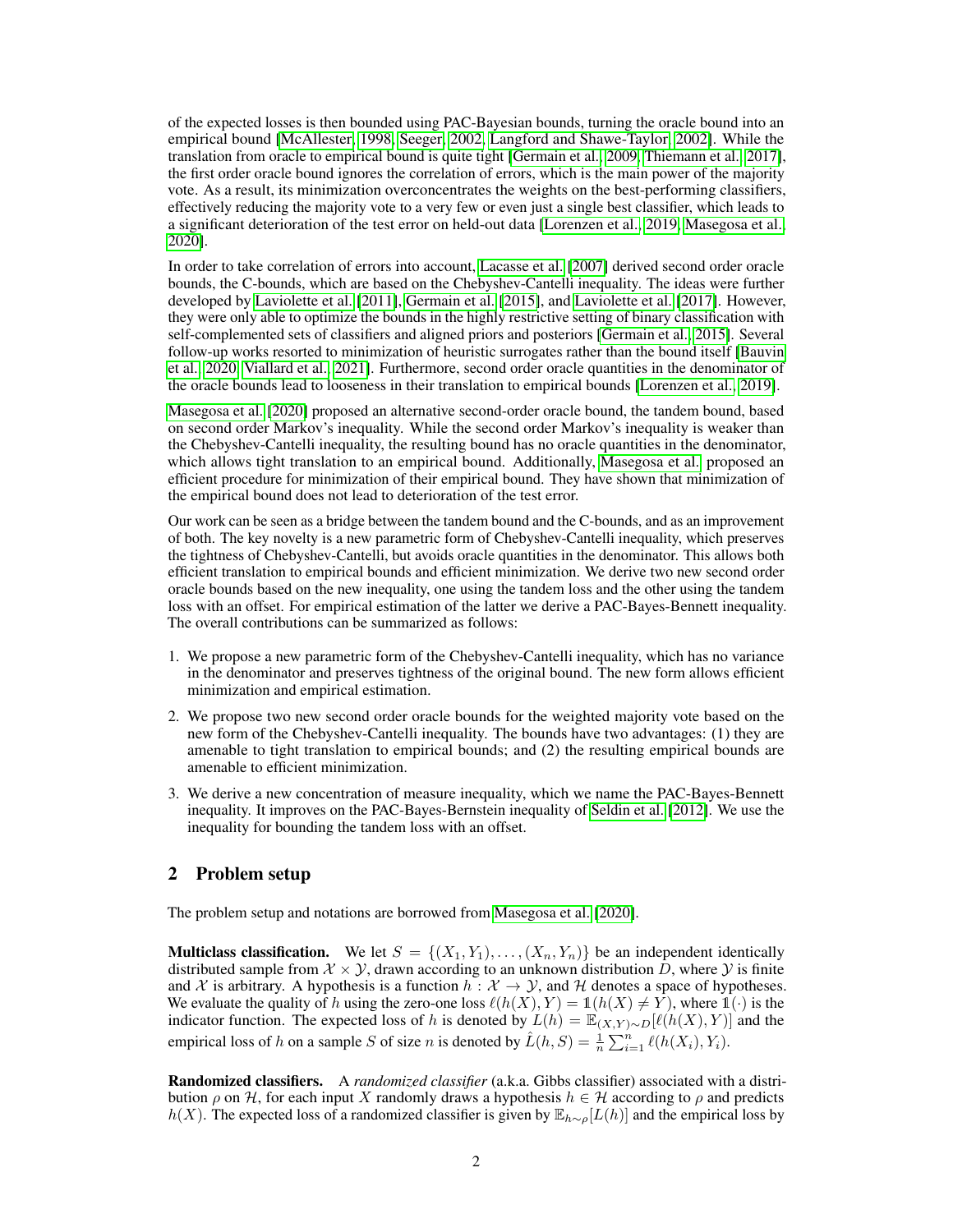$\mathbb{E}_{h\sim\rho}[\hat{L}(h, S)]$ . To simplify the notation we use  $\mathbb{E}_{D}[\cdot]$  as a shorthand for  $\mathbb{E}_{(X,Y)\sim D}[\cdot]$  and  $\mathbb{E}_{\rho}[\cdot]$  as a shorthand for  $\mathbb{E}_{h \sim \rho}[\cdot]$ .

Ensemble classifiers and majority vote. Ensemble classifiers predict by taking a weighted aggregation of predictions by hypotheses from  $H$ . The  $\rho$ -weighted majority vote MV<sub> $\rho$ </sub> predicts  $MV_{\rho}(X) = \arg \max_{y \in \mathcal{Y}} \mathbb{E}_{\rho}[\mathbb{1}(h(X) = y)],$  where ties can be resolved arbitrarily.

#### 3 A review of prior first and second order oracle bounds

If majority voting makes an error, we know that at least a  $\rho$ -weighted half of the classifiers have made an error and, therefore,  $\ell(MV_{\rho}(X), Y) \leq 1(\mathbb{E}_{\rho}[1(h(X) \neq Y)] \geq 0.5)$ . This observation leads to the well-known first order oracle bound for the loss of weighted majority vote.

<span id="page-2-0"></span>Theorem 1 (First Order Oracle Bound).

$$
L(MV_{\rho}) \leq 2\mathbb{E}_{\rho}[L(h)].
$$

*Proof.* We have  $L(MV_\rho) = \mathbb{E}_D[\ell(MV_\rho(X), Y)] \leq \mathbb{P}(\mathbb{E}_\rho[1(h(X) \neq Y)] \geq 0.5)$ . By applying Markov's inequality to random variable  $Z = \mathbb{E}_{\rho}[\mathbb{1}(h(X) \neq Y)]$  we have:

$$
L(MV_{\rho}) \leq \mathbb{P}(\mathbb{E}_{\rho}[\mathbb{1}(h(X) \neq Y)] \geq 0.5) \leq 2\mathbb{E}_{D}[\mathbb{E}_{\rho}[\mathbb{1}(h(X) \neq Y)]] = 2\mathbb{E}_{\rho}[L(h)]. \qquad \Box
$$

PAC-Bayesian analysis can be used to bound  $\mathbb{E}_{\rho}[L(h)]$  in Theorem [1](#page-2-0) in terms of  $\mathbb{E}_{\rho}[\hat{L}(h, S)]$ , thus turning the oracle bound into an empirical one. The disadvantage of the first order approach is that  $\mathbb{E}_{\rho}[L(h)]$  ignores correlations of predictions, which is the main power of the majority vote.

[Masegosa et al.](#page-11-0) [\[2020\]](#page-11-0) have used second order Markov's inequality, by which for a non-negative random variable Z and  $\varepsilon > 0$ 

$$
\mathbb{P}(Z \geq \varepsilon) = \mathbb{P}\big(Z^2 \geq \varepsilon^2\big) \leq \frac{\mathbb{E}\left[Z^2\right]}{\varepsilon^2}.
$$

For pairs of hypotheses h and h' they have defined the *tandem loss*  $\ell(h(X), h'(X), Y) =$  $\mathbb{1}(h(X) \neq Y \land h'(X) \neq Y) = \mathbb{1}(h(X) \neq Y) \mathbb{1}(h'(X) \neq Y)$ , also termed *joint error* by [Lacasse](#page-10-10) [et al.](#page-10-10) [\[2007\]](#page-10-10), which counts an error only if both h and h' err on a sample  $(X, Y)$ . The corresponding *expected tandem loss* is defined by

$$
L(h, h') = \mathbb{E}_D[\mathbb{1}(h(X) \neq Y)\mathbb{1}(h'(X) \neq Y)].
$$

[Lacasse et al.](#page-10-10) [\[2007\]](#page-10-10) and [Masegosa et al.](#page-11-0) [\[2020\]](#page-11-0) have shown that expectation of the second moment of the weighted loss equals expectation of the tandem loss. Using  $\rho^2$  as a shorthand for the product distribution  $\rho \times \rho$  over  $\mathcal{H} \times \mathcal{H}$  and  $\mathbb{E}_{\rho^2}[L(h, h')]$  as a shorthand for  $\mathbb{E}_{h \sim \rho, h' \sim \rho}[L(h, h')]$ , the result is the following.

<span id="page-2-1"></span>Lemma 2 [\(Masegosa et al., 2020\)](#page-11-0). *In multiclass classification*

$$
\mathbb{E}_D[\mathbb{E}_{\rho}[\mathbb{1}(h(X) \neq Y)]^2] = \mathbb{E}_{\rho^2}[L(h, h')].
$$

By combining second order Markov's inequality with Lemma [2,](#page-2-1) [Masegosa et al.](#page-11-0) have shown the following result.

<span id="page-2-3"></span>Theorem 3 [\(Masegosa et al., 2020\)](#page-11-0). *In multiclass classification*

$$
L(MV_{\rho}) \leq 4\mathbb{E}_{\rho^2}[L(h, h')].
$$

[Lacasse et al.](#page-10-10) [\[2007\]](#page-10-10) have used the Chebyshev-Cantelli inequality to derive a different form of a second order oracle bound. We use  $\mathbb{V}[Z]$  to denote the variance of a random variable Z in the statement of Chebyshev-Cantelli inequality.

<span id="page-2-2"></span>**Theorem 4** (Chebyshev-Cantelli inequality). *For*  $\varepsilon > 0$ 

$$
\mathbb{P}(Z - \mathbb{E}[Z] \ge \varepsilon) \le \frac{\mathbb{V}[Z]}{\varepsilon^2 + \mathbb{V}[Z]}.
$$

Theorem [4](#page-2-2) together with Lemma [2](#page-2-1) leads to the following result, known as the *C-bound*.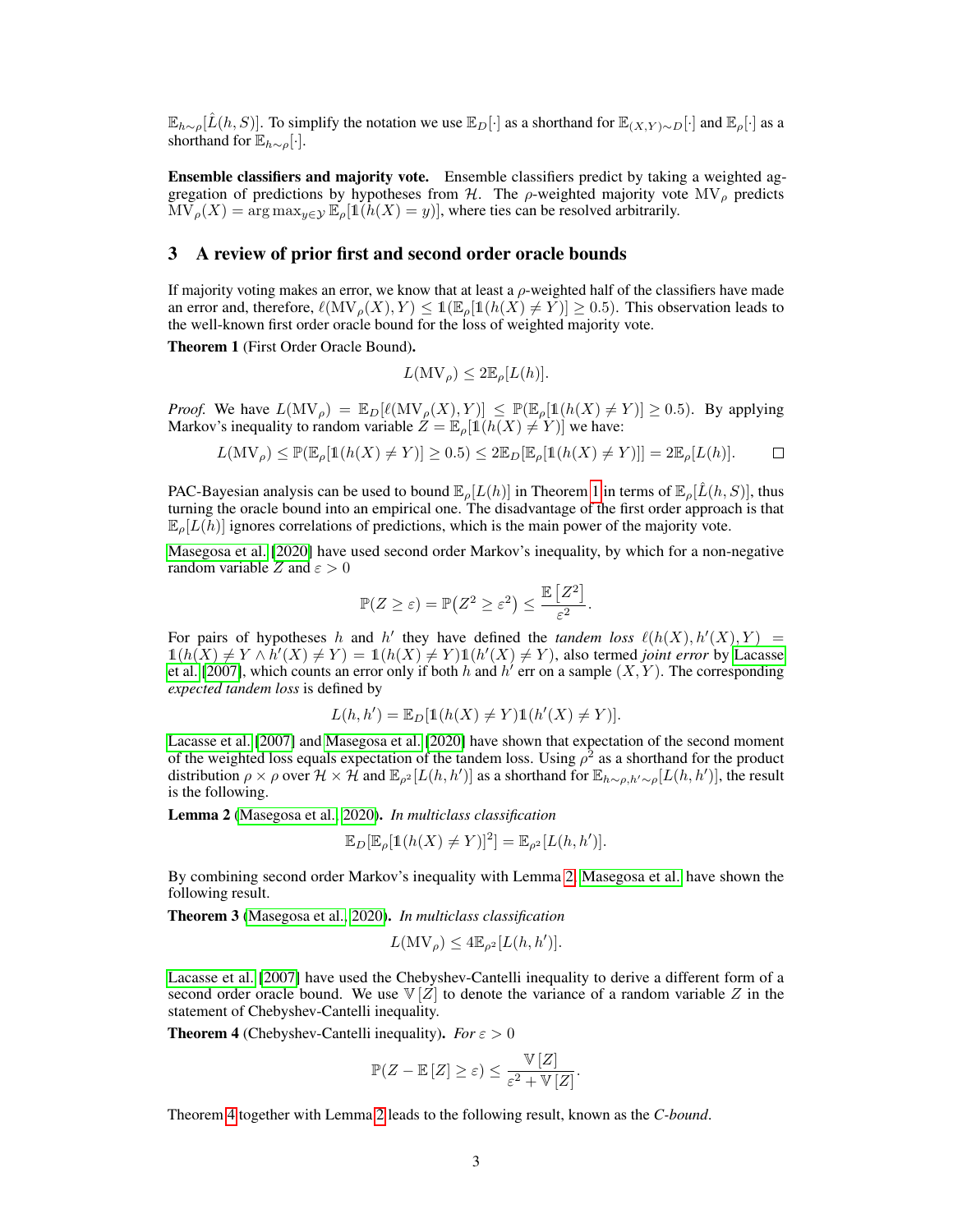<span id="page-3-0"></span>**Theorem 5** [\(Lacasse et al., 2007,](#page-10-10) [Masegosa et al., 2020\)](#page-11-0). *If*  $\mathbb{E}_{\rho}[L(h)] \leq \frac{1}{2}$ , then

$$
L(\mathrm{MV}_\rho)\leq \frac{\mathbb{E}_{\rho^2}[L(h,h')]-\mathbb{E}_{\rho}[L(h)]^2}{\frac{1}{4}+\mathbb{E}_{\rho^2}[L(h,h')]-\mathbb{E}_{\rho}[L(h)]}.
$$

[Masegosa et al.](#page-11-0) have shown that the Chebyshev-Cantelli inequality is always at least as tight as second order Markov's inequality (below we provide an alternative and more intuitive proof of this fact) and, therefore, the oracle bound in Theorem [5](#page-3-0) is always at least as tight as the oracle bound in Theorem [3.](#page-2-3) However, the presence of  $\mathbb{E}_{\rho^2}[L(h, h')]$  and  $\mathbb{E}_{\rho}[L(h)]$  in the denominator make empirical estimation and optimization of the bound in Theorem [5](#page-3-0) impractical, and Theorem [3](#page-2-3) was the only practically applicable second order bound so far.

## 4 Main Contributions

We present three main contributions: (1) a new form of the Chebyshev-Cantelli inequality, which is convenient for optimization; (2) an application of the inequality to the analysis of weighted majority vote; and (3) a PAC-Bayes-Bennett inequality, which is used to bound the risk with an offset in the bound for weighted majority vote. We start with the new form of Chebyshev-Cantelli inequality, which can be seen as a refinement of second order Markov's inequality or as an intermediate step in the proof of the Chebyshev-Cantelli inequality.

<span id="page-3-1"></span>**Theorem 6.** *For any*  $\varepsilon > 0$  *and all*  $\mu < \varepsilon$ 

$$
\mathbb{P}(Z \geq \varepsilon) \leq \frac{\mathbb{E}\left[ (Z - \mu)^2 \right]}{(\varepsilon - \mu)^2}.
$$

*Proof.*

$$
\mathbb{P}(Z \geq \varepsilon) = \mathbb{P}(Z - \mu \geq \varepsilon - \mu) \leq \mathbb{P}((Z - \mu)^2 \geq (\varepsilon - \mu)^2) \leq \frac{\mathbb{E}[(Z - \mu)^2]}{(\varepsilon - \mu)^2}.
$$

The inequality can also be written as

<span id="page-3-2"></span>
$$
\mathbb{P}(Z \ge \varepsilon) \le \frac{\mathbb{E}\left[ (Z - \mu)^2 \right]}{(\varepsilon - \mu)^2} = \frac{\mathbb{E}\left[ Z^2 \right] - 2\mu \mathbb{E}\left[ Z \right] + \mu^2}{(\varepsilon - \mu)^2}.
$$
 (1)

The bound is minimized by  $\mu^* = \mathbb{E}[Z] - \frac{\mathbb{V}[Z]}{\varepsilon - \mathbb{E}[Z]}$  $\frac{\sqrt{2}}{\epsilon - \mathbb{E}[Z]}$ , which can be verified by taking a derivative of the bound with respect to  $\mu$ . Note that  $\mu^*$  can take negative values. Substitution of  $\mu^*$  into the bound and simple algebraic manipulations recover the Chebyshev-Cantelli inequality, whereas  $\mu = 0$  recovers second order Markov's inequality. The main advantage of Theorem [6](#page-3-1) over the Chebyshev-Cantelli inequality is ease of estimation and optimization due to absence of the variance term in the denominator.

Equation [\(1\)](#page-3-2) leads to two new second order oracle bounds for the weighted majority vote, given in Theorems [7](#page-3-3) and [8.](#page-4-0)

<span id="page-3-3"></span>**Theorem 7.** *In multiclass classification, for all*  $\rho$  *and all*  $\mu < 0.5$ 

$$
L(MV_{\rho}) \le \frac{\mathbb{E}_{\rho^2}[L(h, h')] - 2\mu \mathbb{E}_{\rho}[L(h)] + \mu^2}{(0.5 - \mu)^2}.
$$

*Proof.* As in the previous section, we take  $Z = \mathbb{E}_{\rho}[\mathbb{1}(h(X) \neq Y)]$ , so that  $L(\text{MV}_{\rho}) \leq \mathbb{P}(Z \geq 0.5)$ . The result follows by [\(1\)](#page-3-2) and the calculations of  $\mathbb{E}[Z^2]$  and  $\mathbb{E}[Z]$  from the previous section. Note that the result is a deterministic statement.  $\Box$ 

For  $\mu = 0$ , Theorem [7](#page-3-3) recovers Theorem [3,](#page-2-3) but if  $\mu^* = \mathbb{E}_{\rho}[L(h)] - \frac{\mathbb{E}_{\rho^2}[L(h,h')] - \mathbb{E}[L(h)]^2}{0.5 - \mathbb{E}_{\rho}[L(h)]} \neq 0$ , then substitution of  $\mu^*$  into the theorem yields a tighter oracle bound. At the same time, substitution of  $\mu^*$ recovers Theorem [5,](#page-3-0) but the great advantage of Theorem [7](#page-3-3) is that the bound allows easy empirical estimation and optimization with respect to  $\rho$ , due to absence of  $\mathbb{E}_{\rho^2}[L(h, h')]$  and  $\mathbb{E}_{\rho}[\tilde{L}(h)]$  in the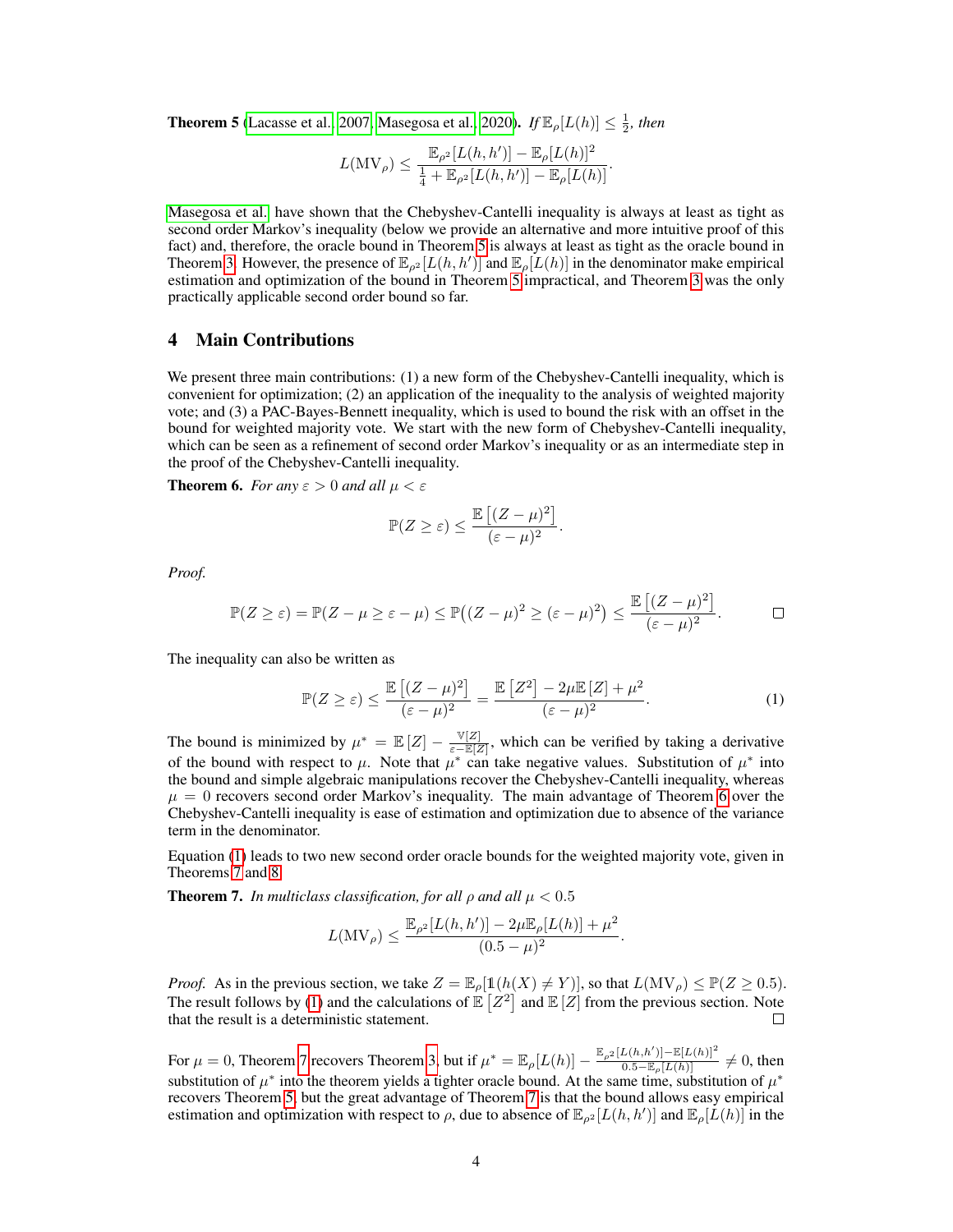denominator. Thus, Theorem [7](#page-3-3) has the oracle tightness of Theorem [5](#page-3-0) and the ease of estimation and optimization of Theorem [3.](#page-2-3) The oracle quantities  $\mathbb{E}_{\rho^2}[L(h, h')]$  and  $\mathbb{E}_{\rho}[L(h)]$  can be bounded using PAC-Bayes-kl or PAC-Bayes- $\lambda$  inequalities, as discussed in the next section.

In order to present the second oracle bound we introduce a new quantity. For a pair of hypotheses  $h$ and  $h'$  and a constant  $\mu$ , we define *tandem loss with*  $\mu$ -offset, for brevity  $\mu$ -tandem loss, as

$$
\ell_{\mu}(h(X), h'(X), Y) = (\mathbb{1}(h(X) \neq Y) - \mu)(\mathbb{1}(h'(X) \neq Y) - \mu).
$$
 (2)

Note that it can take negative values. We denote its expectation by

 $L_{\mu}(h, h') = \mathbb{E}_D[\ell_{\mu}(h(X), h'(X), Y)] = \mathbb{E}_D[(\mathbb{1}(h(X) \neq Y) - \mu)(\mathbb{1}(h'(X) \neq Y) - \mu)].$ With  $Z = \mathbb{E}_{\rho}[\mathbb{1}(h(X) \neq Y)]$  as before, we have

$$
\mathbb{E}[(Z-\mu)^2] = \mathbb{E}_D[(\mathbb{E}_\rho[(\mathbb{1}(h(X) \neq Y) - \mu)])^2]
$$
  
=  $\mathbb{E}_{\rho^2}[\mathbb{E}_D[(\mathbb{1}(h(X) \neq Y) - \mu)(\mathbb{1}(h'(X) \neq Y) - \mu)]] = \mathbb{E}_{\rho^2}[L_\mu(h, h')].$ 

Now we present our second oracle bound.

<span id="page-4-0"></span>**Theorem 8.** *In multiclass classification, for all*  $\rho$  *and all*  $\mu < 0.5$ 

<span id="page-4-2"></span>
$$
L(\mathrm{MV}_\rho)\leq \frac{\mathbb{E}_{\rho^2}[L_\mu(h,h')]}{(0.5-\mu)^2}.
$$

*Proof.* The result follows by Theorem [6](#page-3-1) and the calculation above. Note that the inequality is a deterministic statement.  $\Box$ 

In order to discuss the advantage of Theorem [8,](#page-4-0) we define the variance of the  $\mu$ -tandem loss

$$
\mathbb{V}_{\mu}(h, h') = \mathbb{E}_{D} [((\mathbb{1}(h(X) \neq Y) - \mu)(\mathbb{1}(h'(X) \neq Y) - \mu) - L_{\mu}(h, h'))^{2}].
$$

If the variance of the  $\mu$ -tandem loss is small, we can use Bernstein-type inequalities to obtain tighter estimates compared to kl-type inequalities.

We bound the  $\mu$ -tandem loss using our next contribution, the PAC-Bayes-Bennett inequality, which improves on the PAC-Bayes-Bernstein inequality derived by [Seldin et al.](#page-11-1) [\[2012\]](#page-11-1) and may be of independent interest. The inequality holds for any loss function with bounded length of the range, we use  $\ell$  and matching tilde-marked quantities to distinguish it from the zero-one loss  $\ell$ . We let  $\tilde{L}(h) = \mathbb{E}_D[\tilde{\ell}(h(X), Y)]$  and  $\tilde{\mathbb{V}}(h) = \mathbb{E}_D[(\tilde{\ell}(h(X), Y) - \tilde{L}(h))^2]$  be the expected tilde-loss of h and its variance and let  $\hat{L}(h, S) = \frac{1}{n} \sum_{i=1}^{n} \tilde{\ell}(h(X_i), Y_i)$  be the empirical tilde-loss of h on a sample S.

<span id="page-4-1"></span>**Theorem 9** (PAC-Bayes-Bennett inequality). Let  $\ell(\cdot, \cdot)$  be an arbitrary loss function taking values *in an interval of length b, and assume that*  $\tilde{V}(h)$  *is finite for all h. Let*  $\phi(x) = e^x - x - 1$ *. Then for any distribution*  $\pi$  *on*  $H$  *that is independent of* S *and any*  $\gamma > 0$  *and*  $\delta \in (0, 1)$ *, with probability at least*  $1 - \delta$  *over a random draw of* S, for all distributions  $\rho$  on H simultaneously:

$$
\mathbb{E}_{\rho}[\tilde{L}(h)] \leq \mathbb{E}_{\rho}[\hat{\tilde{L}}(h,S)] + \frac{\phi(\gamma b)}{\gamma b^2} \mathbb{E}_{\rho}[\tilde{\mathbb{V}}(h)] + \frac{\mathrm{KL}(\rho||\pi) + \ln\frac{1}{\delta}}{\gamma n}
$$

.

The proof is based on a change of measure argument combined with Bennett's inequality, the details are provided in Appendix [A.](#page--1-0) Note that the result holds for a fixed (but arbitrary)  $\gamma > 0$ . In case of optimization with respect to  $\gamma$  a union bound has to be applied. For a fixed  $\rho$  the bound is convex in  $\gamma$  and for a fixed  $\gamma$  it is convex in  $\rho$ , although it is not necessarily jointly convex in  $\rho$  and  $\gamma$ . See Appendix [D](#page--1-1) for optimization details. The PAC-Bayes-Bennett inequality is identical to the PAC-Bayes-Bernstein inequality of [Seldin et al.](#page-11-1) [\[2012,](#page-11-1) Theorem 7], except that in the latter the coefficient in front of  $\mathbb{E}_{\rho}[\tilde{\mathbb{V}}[h]]$  is  $(e-2)\gamma$  instead of  $\frac{\phi(\gamma b)}{\gamma b^2}$ . The result improves on the result of [Seldin et al.](#page-11-1) in two ways. First, in the result of [Seldin et al.](#page-11-1)  $\gamma$  is restricted to the  $(0, 1/b]$  interval, whereas in our result  $\gamma$  is unrestricted from above. And second, we can rewrite the coefficient in front of the variance as  $\frac{\phi(\gamma b)}{\gamma^{b2}} = \frac{\phi(\gamma b)}{\gamma^{2}b^{2}}\gamma$ , where  $\frac{\phi(\gamma b)}{\gamma^{2}b^{2}}$  is a monotonically increasing function of  $\gamma$ , which in the interval  $\gamma \in (0, 1/b]$  satisfies  $\lim_{\gamma \to 0} \frac{\phi(\gamma b)}{\gamma^2 b^2} = \frac{1}{2}$  and for  $\gamma = 1/b$  it gives  $\frac{\phi(\gamma b)}{\gamma^2 b^2} = (e - 2)$ . Thus, PAC-Bayes-Bennett is always at least as tight as PAC-Bayes-Bernstein and, at the same time, for  $\gamma$  < 1/b it improves the constant coefficient in front of the variance from  $(e - 2) \approx 0.72$  down to 0.5 for  $\gamma \to 0$ . For  $\gamma > 1/b$  PAC-Bayes-Bennett also improves on PAC-Bayes-Bernstein, because PAC-Bayes-Bernstein uses the suboptimal value  $\gamma = 1/b$  dictated by its restricted range of  $\gamma$ .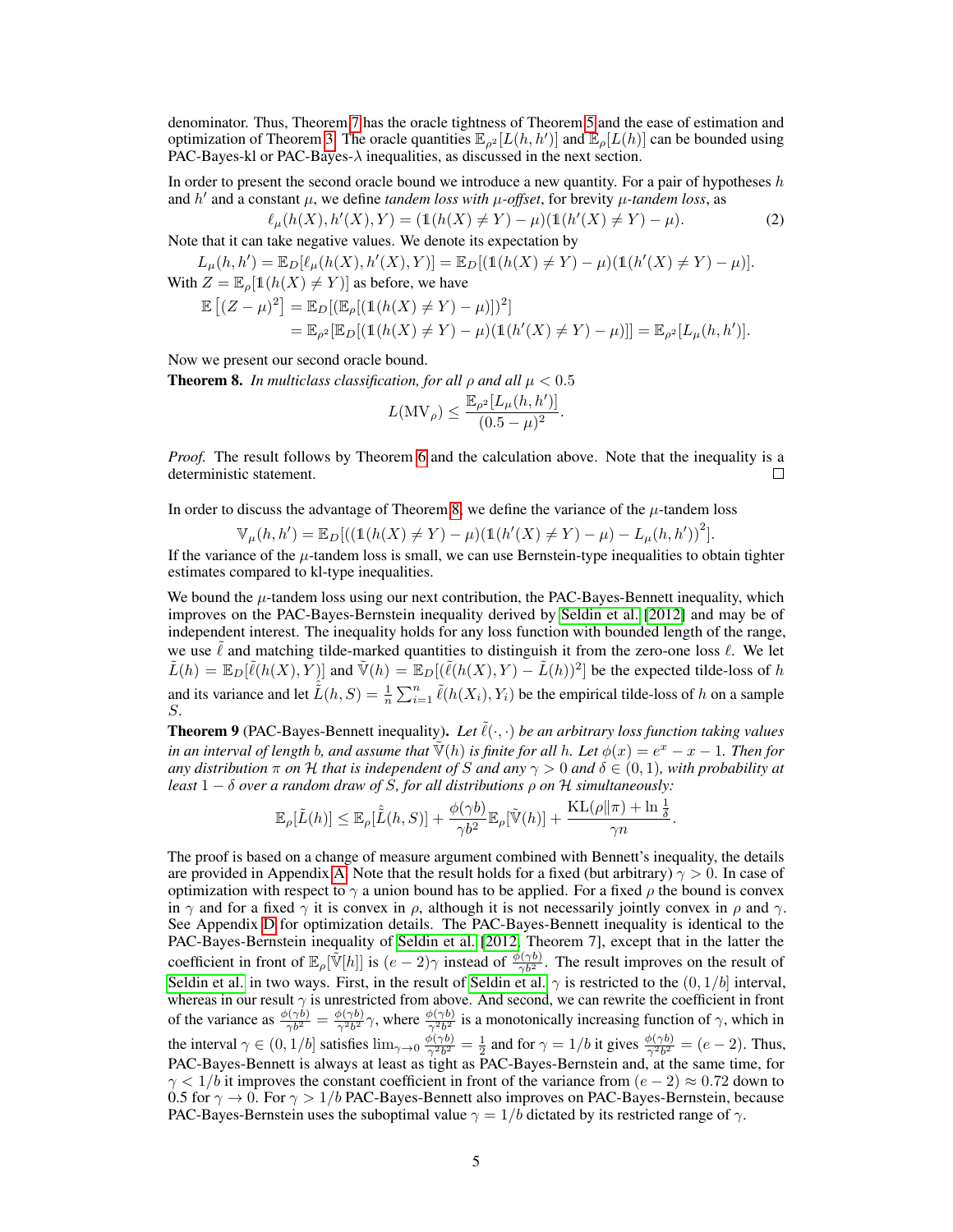#### 5 From oracle to empirical bounds

We obtain empirical bounds on the oracle quantities  $\mathbb{E}_{\rho^2}[L(h, h')]$  and  $\mathbb{E}_{\rho}[L(h)]$  in Theorem [7](#page-3-3) and  $\mathbb{E}_{\rho^2}[L_\mu(h, h')]$  in Theorem [8](#page-4-0) by using PAC-Bayesian inequalities. The empirical counterpart of the expected tandem loss is the empirical tandem loss

$$
\hat{L}(h, h', S) = \frac{1}{n} \sum_{i=1}^{n} \mathbb{1}(h(X_i) \neq Y_i) \mathbb{1}(h'(X_i) \neq Y_i).
$$

For bounding  $\mathbb{E}_{\rho^2}[L(h, h')]$  and  $\mathbb{E}_{\rho}[L(h)]$  we use either PAC-Bayes-kl or PAC-Bayes- $\lambda$  inequalities, both cited below. We use  $KL(\rho||\pi)$  to denote the Kullback-Leibler divergence between distributions  $\rho$  and  $\pi$  on H and kl(p||q) to denote the Kullback-Leibler divergence between two Bernoulli distributions with biases  $p$  and  $q$ .

Theorem 10 (PAC-Bayes-kl Inequality, [Seeger, 2002,](#page-11-4) [Maurer, 2004\)](#page-11-8). *For any probability distribution* π *on* H *that is independent of* S *and any* δ ∈ (0, 1)*, with probability at least* 1 − δ *over a random draw of a sample* S*, for all distributions* ρ *on* H *simultaneously:*

$$
\mathrm{kl}\left(\mathbb{E}_{\rho}[\hat{L}(h,S)] \middle| \mathbb{E}_{\rho}\left[L(h)\right]\right) \leq \frac{\mathrm{KL}(\rho||\pi) + \ln(2\sqrt{n}/\delta)}{n}.\tag{3}
$$

Theorem 11 (PAC-Bayes-λ Inequality, [Thiemann et al., 2017,](#page-11-5) [Masegosa et al., 2020\)](#page-11-0). *For any probability distribution*  $\pi$  *on*  $\mathcal{H}$  *that is independent of* S *and any*  $\delta \in (0,1)$ *, with probability at least*  $1 - \delta$  *over a random draw of a sample* S, for all distributions  $\rho$  *on* H and all  $\lambda \in (0, 2)$  and  $\gamma > 0$ *simultaneously:*

<span id="page-5-0"></span>
$$
\mathbb{E}_{\rho}\left[L(h)\right] \le \frac{\mathbb{E}_{\rho}[\hat{L}(h,S)]}{1-\frac{\lambda}{2}} + \frac{\mathrm{KL}(\rho\|\pi) + \ln(2\sqrt{n}/\delta)}{\lambda\left(1-\frac{\lambda}{2}\right)n},\tag{4}
$$

<span id="page-5-1"></span>
$$
\mathbb{E}_{\rho}\left[L(h)\right] \geq \left(1 - \frac{\gamma}{2}\right) \mathbb{E}_{\rho}[\hat{L}(h, S)] - \frac{\mathrm{KL}(\rho \| \pi) + \ln(2\sqrt{n}/\delta)}{\gamma n}.\tag{5}
$$

(The upper bound [\(4\)](#page-5-0) is due to [Thiemann et al.](#page-11-5) [\[2017\]](#page-11-5) and the lower bound [\(5\)](#page-5-1) is due to [Masegosa et al.](#page-11-0)  $[2020]$ , and the two bounds hold simultaneously.) The PAC-Bayes- $\lambda$  inequality is an optimizationfriendly relaxation of the PAC-Bayes-kl inequality. Therefore, for optimization of  $\rho$  we use the PAC-Bayes- $\lambda$  inequality, the upper bound for  $\mathbb{E}_{\rho^2}[L(h, h')]$  and the lower or upper bound for  $\mathbb{E}_{\rho}[L(h)]$ , depending on the positiveness of  $\mu$ , but once we have converged to a solution we use PAC-Bayes-kl to compute the final bound. The kl form provides both an upper and a lower bound through the upper and lower inverse of the kl.<sup>[1](#page-5-2)</sup> Taking the oracle bound from Theorem [7](#page-3-3) and bounding the oracle quantities using Theorem [11](#page-5-1) we obtain the following result.

<span id="page-5-3"></span>**Theorem 12.** For any distribution  $\pi$  on H that is independent of S, and any  $\delta \in (0,1)$ , with *probability at least*  $1 - \delta$  *over a random draw of S, for all distributions*  $\rho$  *on*  $H$ *, and all*  $\mu$ *,*  $\lambda$ *, and*  $\gamma$ *in the ranges specified below simultaneously, we have:*

• *For*  $\mu \in [0, 0.5)$ ,  $\lambda \in (0, 2)$ *, and*  $\gamma > 0$ *:* 

$$
\begin{aligned} L(\text{MV}_{\rho}) & \leq \frac{1}{(0.5-\mu)^2}\bigg[\frac{\mathbb{E}_{\rho^2}[\hat{L}(h,h',S)]}{1-\frac{\lambda}{2}}+\frac{2\,\text{KL}(\rho\|\pi)+\ln(4\sqrt{n}/\delta)}{\lambda\left(1-\frac{\lambda}{2}\right)n} \\ &-2\mu\left(\left(1-\frac{\gamma}{2}\right)\mathbb{E}_{\rho}[\hat{L}(h,S)]-\frac{\text{KL}(\rho\|\pi)+\ln(4\sqrt{n}/\delta)}{\gamma n}\right)+\mu^2\bigg]. \end{aligned}
$$

<span id="page-5-2"></span><sup>&</sup>lt;sup>1</sup>[Reeb et al.](#page-11-9) [\[2018\]](#page-11-9) and [Letarte et al.](#page-11-10) [\[2019\]](#page-11-10) provide alternative ways of direct minimization of the upper bound on  $\mathbb{E}_{\rho}[L(h)]$  given by the upper inverse of kl in the PAC-Bayes-kl bound. We use the PAC-Bayes- $\lambda$ relaxation due to its simplicity, and because it provides an easy way of simultaneous optimization of an upper bound on  $\mathbb{E}_{\rho^2}[L(h, h')]$  and a lower or upper bound on  $\mathbb{E}_{\rho}[L(h)]$  (depending on  $\mu$ ).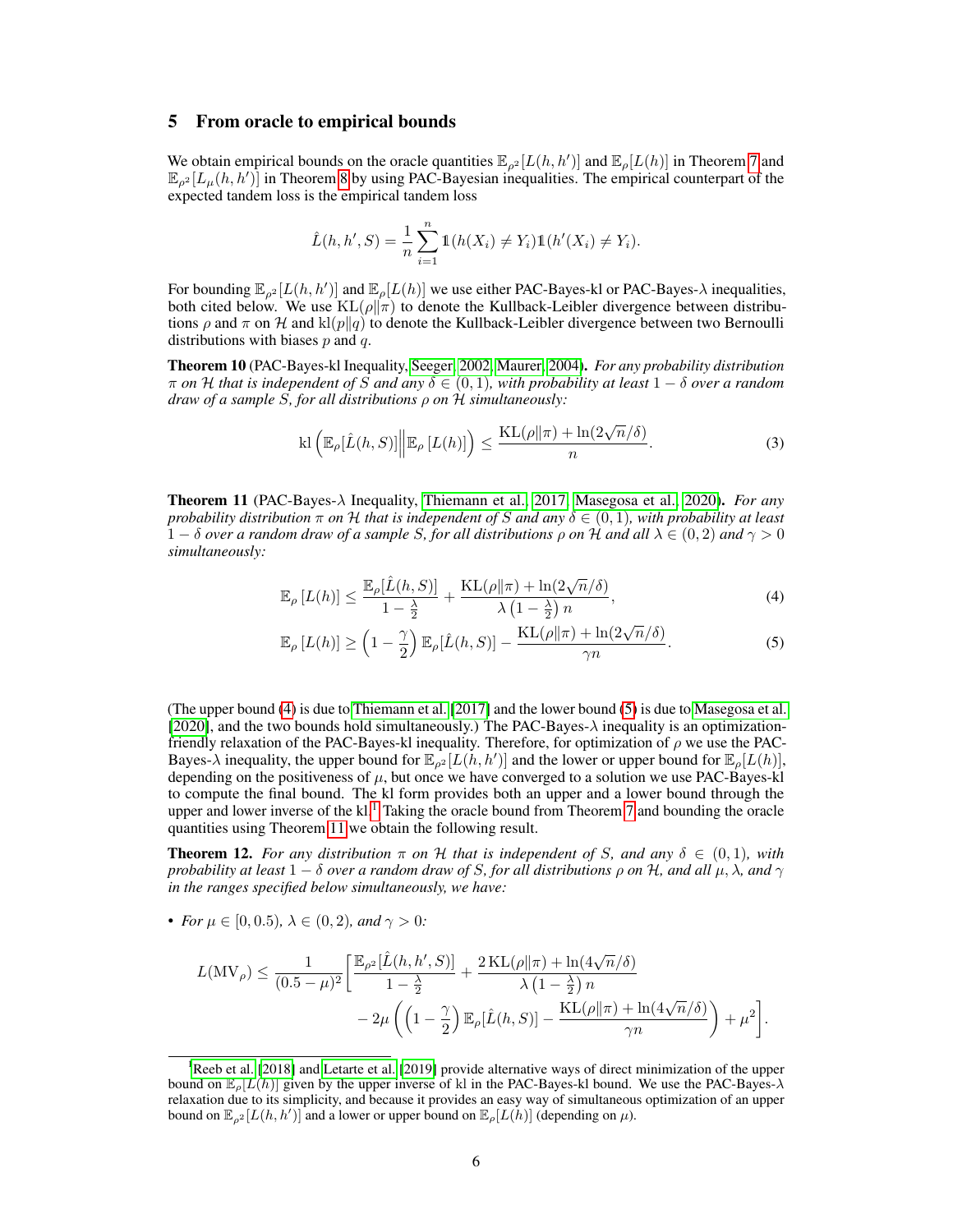• *For*  $\mu < 0$ ,  $\lambda \in (0, 2)$ *, and*  $\gamma \in (0, 2)$ *:* 

$$
\begin{split} L(\text{MV}_{\rho}) &\leq \frac{1}{(0.5-\mu)^2}\bigg[\frac{\mathbb{E}_{\rho^2}[\hat{L}(h,h',S)]}{1-\frac{\lambda}{2}}+\frac{2\,\text{KL}(\rho\|\pi)+\ln(4\sqrt{n}/\delta)}{\lambda\left(1-\frac{\lambda}{2}\right)n} \\ &-2\mu\left(\frac{\mathbb{E}_{\rho}[\hat{L}(h,S)]}{1-\frac{\gamma}{2}}+\frac{\text{KL}(\rho\|\pi)+\ln(4\sqrt{n}/\delta)}{\gamma\left(1-\frac{\gamma}{2}\right)n}\right)+\mu^2\bigg]. \end{split}
$$

*Proof.* The result follows by substitution of the upper bound [\(4\)](#page-5-0) on  $\mathbb{E}_{\rho^2}[L(h, h')]$  and the lower bound [\(5\)](#page-5-1) on  $\mathbb{E}_{\rho}[L(h)]$  in the case of positive  $\mu$ , or the upper bound [\(4\)](#page-5-0) on  $\mathbb{E}_{\rho}[L(h)]$  in the case of negative  $\mu$ , into Theorem [7.](#page-3-3) We note that  $KL(\rho^2 || \pi^2) = 2KL(\rho || \pi)$  [\[Germain et al., 2015,](#page-10-0) Page 814], which gives the factor 2 in front of the first KL term. The factor 4 in the logarithms comes from a union bound over the bounds on  $\mathbb{E}_{\rho^2}[L(h, h')]$  and  $\mathbb{E}_{\rho}[L(h)]$ . П

We note that both the loss and the tandem loss are Bernoulli random variables, and for Bernoulli random variables the PAC-Bayes-kl inequality is tighter than the PAC-Bayes-Bennett [\[Tolstikhin and](#page-11-11) [Seldin, 2013\]](#page-11-11). However, the empirical counterpart of the expected  $\mu$ -tandem loss is the empirical  $\mu$ -tandem loss

$$
\hat{L}_{\mu}(h, h', S) = \frac{1}{n} \sum_{i=1}^{n} (\mathbb{1}(h(X_i) \neq Y_i) - \mu)(\mathbb{1}(h'(X_i) \neq Y_i) - \mu),
$$

and the  $\mu$ -tandem losses are not Bernoulli. Therefore, we use the PAC-Bayes-Bennett inequality, which provides an advantage if the variance of the  $\mu$ -tandem losses happens to be small. The expected and empirical variance of the  $\mu$ -tandem losses of a pair of hypotheses h and h' are, respectively, defined by

$$
\mathbb{V}_{\mu}(h, h') = \mathbb{E}_{D} [((\mathbb{1}(h(X) \neq Y) - \mu)(\mathbb{1}(h'(X) \neq Y) - \mu) - L_{\mu}(h, h'))^{2}],
$$
  

$$
\hat{\mathbb{V}}_{\mu}(h, h', S) = \frac{1}{n-1} \sum_{i=1}^{n} ((\mathbb{1}(h(X_{i}) \neq Y_{i}) - \mu)(\mathbb{1}(h'(X_{i}) \neq Y_{i}) - \mu) - \hat{L}_{\mu}(h, h', S))^{2}.
$$

The empirical variance  $\hat{\mathbb{V}}_{\mu}(h, h', S)$  is an unbiased estimate of  $\mathbb{V}_{\mu}(h, h')$ .

Since the PAC-Bayes-Bennett inequality is stated in terms of the oracle variance  $\mathbb{E}_{\rho}[\tilde{V}(h)]$ , we use the result by [Tolstikhin and Seldin](#page-11-11) [\[2013,](#page-11-11) Equation (15)] to bound it in terms of the empirical variance. For a general loss function  $\ell(\cdot, \cdot)$  (not necessarily within [0, 1]), we define the empirical variance of the loss of h by  $\hat{\tilde{\mathbb{V}}}(h, S) = \frac{1}{n-1} \sum_{i=1}^n (\tilde{\ell}(h(X_i), Y_i) - \tilde{L}(h))^2$ . We recall that  $\tilde{L}$ ,  $\tilde{\mathbb{V}}$ , and  $\hat{\tilde{L}}$  were defined above Theorem [9.](#page-4-1) We note that the result of [Tolstikhin and Seldin](#page-11-11) assumes that the losses are bounded in the [0, 1] interval. Rescaling to a general range introduces the squared range factor  $c^2$  in front of the last term in the inequality below, since scaling a random variable by  $c$  scales the variance by  $c^2$ .

<span id="page-6-0"></span>**Theorem 13** [\(Tolstikhin and Seldin, 2013\)](#page-11-11). Let  $\tilde{\ell}(\cdot, \cdot)$  be an arbitrary bounded loss function and let c *be the length of the loss range. Then for any distribution* π *on* H *that is independent of* S*, any*  $\lambda \in (0, \frac{2(n-1)}{n})$ , and any  $\delta \in (0,1)$ , with probability at least  $1-\delta$  over a random draw of the *sample* S*, for all distributions* ρ *on* H *simultaneously:*

$$
\mathbb{E}_{\rho}[\tilde{\mathbb{V}}(h)] \leq \frac{\mathbb{E}_{\rho}[\hat{\tilde{\mathbb{V}}}(h,S)]}{1 - \frac{\lambda n}{2(n-1)}} + \frac{c^2 \left( \text{KL}(\rho || \pi) + \ln \frac{1}{\delta} \right)}{n \lambda \left( 1 - \frac{\lambda n}{2(n-1)} \right)}.
$$

We note that, similar to the PAC-Bayes-Bennett inequality, but in contrast to the PAC-Bayes- $\lambda$ inequality, the inequality above holds for a fixed value of  $\lambda$  and in case of optimization over  $\lambda$  a union bound has to be applied.

The last thing that is left is to bound the length of the range of  $\mu$ -tandem losses defined in equation [\(2\)](#page-4-2).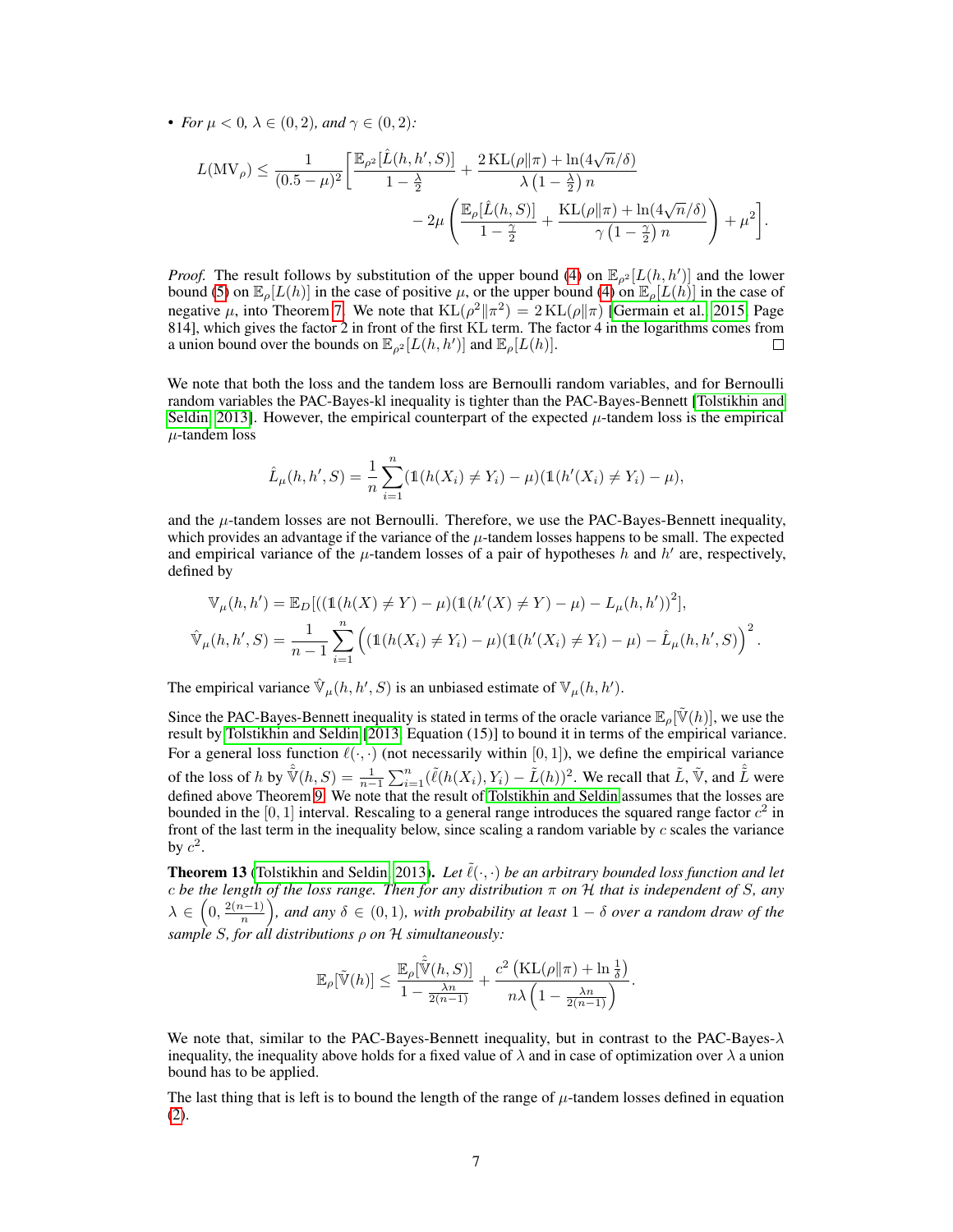<span id="page-7-0"></span>**Lemma 14.** *For*  $\mu < 0.5$  *we have that the length of the range of*  $\ell_{\mu}(\cdot, \cdot, \cdot)$  *is*  $K_{\mu} = \max\{1 - \mu, 1 - \mu\}$  $2\mu$ .

A proof is provided in Appendix [B.](#page--1-2) Taking together the results of Theorems [8,](#page-4-0) [9,](#page-4-1) [13,](#page-6-0) and Lemma [14](#page-7-0) we obtain the following result.

<span id="page-7-3"></span>**Theorem 15.** For any parameter grid  $\{\gamma_1, \dots, \gamma_{k_\gamma}\}\$  and  $\{\lambda_1, \dots, \lambda_{k_\lambda}\}\$ , where  $\gamma_i > 0$  for all i and  $\lambda_i\in\left(0,\frac{2(n-1)}{n}\right)$  for all i, any distribution  $\pi$  on  $\mathcal H$  that is independent of S, and any  $\delta\in(0,1)$ , with *probability at least* 1 − δ *over a random draw of* S*, for all values of* µ < 0.5*, all distributions* ρ *on* H*, and all values of* γ *and* λ *in the parameter grid simultaneously:*

$$
\begin{split} L(\text{MV}_{\rho}) &\leq \frac{1}{(0.5-\mu)^2}\Bigg(\mathbb{E}_{\rho^2}[\hat{L}_{\mu}(h,h',S)] + \frac{2\,\text{KL}(\rho\|\pi) + \ln\frac{2k_{\gamma}k_{\lambda}}{\delta}}{\gamma n} \\ &\quad + \frac{\phi(\gamma K_{\mu})}{\gamma K_{\mu}^2}\left(\frac{\mathbb{E}_{\rho^2}[\hat{\mathbb{V}}_{\mu}(h,h',S)]}{1-\frac{\lambda n}{2(n-1)}} + \frac{K_{\mu}^2\left(2\,\text{KL}(\rho\|\pi) + \ln\frac{2k_{\gamma}k_{\lambda}}{\delta}\right)}{n\lambda\left(1-\frac{\lambda n}{2(n-1)}\right)}\right)\Bigg). \end{split}
$$

*Proof.* The result follows by reverse substitution of the result of Lemma [14](#page-7-0) into Theorem [13,](#page-6-0) then into Theorem [9,](#page-4-1) and finally into Theorem [8.](#page-4-0) Since  $KL(\rho^2 || \pi^2) = 2 KL(\rho || \pi)$ , we have factor 2 in front of the KL terms. The factor  $2k_\gamma k_\lambda$  comes from a union bound over the parameter grid and the bounds in Theorems [9](#page-4-1) and [13.](#page-6-0)  $\Box$ 

## 6 Experiments

We start with a simulated comparison of the oracle bounds and then present an empirical evaluation on real data. The python source code for replicating the experiments is available at Github<sup>[2](#page-7-1)</sup>.

#### Comparison of the oracle bounds

Figure [1](#page-7-2) depicts a comparison of the second order oracle bound based on the Chebyshev-Cantelli inequality (Theorems [5,](#page-3-0) [7](#page-3-3) and [8,](#page-4-0) which, as oracle bounds, are equivalent) and the second order oracle bound based on the second order Markov's inequality (Theorem [3\)](#page-2-3). We plot the ratio of the right hand side of the bound

in Theorem [7](#page-3-3) for the optimal value  $\mu^* = \mathbb{E}_{\rho}[L(h)]$  –  $\frac{\mathbb{E}_{\rho^2}[L(h,h')] - \mathbb{E}_{\rho}[L(h)]^2}{0.5 - \mathbb{E}_{\rho}[L(h)]}$  to the value of the right hand side of  $\frac{p(1-p)}{0.5-\mathbb{E}_{\rho}[L(h)]}$  to the value of the right hand side of the bound in Theorem [3.](#page-2-3) A simple calculation shows that if  $\mathbb{E}_{\rho^2}[L(h, h')] = 0.5\mathbb{E}_{\rho}[\dot{L}(h)],$  then  $\mu^* = 0$ , which recovers the bound in Theorem [3.](#page-2-3) The line  $\mathbb{E}_{\rho^2}[L(h, h')] = 0.5\mathbb{E}_{\rho}[L(h)]$  is shown in black in Fig-ure [1.](#page-7-2) We also note that  $\mathbb{E}_{\rho}[L(h)]^2 \leq \mathbb{E}_{\rho^2}[L(h, h')] \leq$  $\mathbb{E}_{\rho}[L(h)]$ , which defines the feasible region in Figure [1.](#page-7-2) Whenever  $\mathbb{E}_{\rho^2}[L(h, h')] \neq 0.5 \mathbb{E}_{\rho}[L(h)]$  the Chebyshev-Cantelli inequality provides an improvement over second order Markov's inequality. The region above the black line, where  $\mathbb{E}_{\rho^2}[L(h, h')] > 0.5\mathbb{E}_{\rho}[\tilde{L}(h)]$ , is the region of high correlation of errors and in this case majority vote

<span id="page-7-2"></span>

Figure 1: Theorem [7](#page-3-3) vs. Theorem [3](#page-2-3)

yields little improvement over individual classifiers. In this region the first order oracle bound is tighter than the second order oracle bounds (see Appendix [C\)](#page--1-3). The region below the black line, where  $\mathbb{E}_{\rho^2}[L(h, h')] < 0.5\mathbb{E}_{\rho}[L(h)]$ , is the region of low correlation of errors. In this region the second order oracle bounds are tighter than the first order oracle bound. Note that the potential for improvement below the black line is much higher than above it.

#### Empirical evaluation on real datasets

We studied the empirical performance of the bounds using standard random forest [\[Breiman, 2001\]](#page-10-2) and a combination of heterogeneous classifiers on a subset of data sets from UCI and LibSVM

<span id="page-7-1"></span> $^{2}$ <https://github.com/StephanLorenzen/MajorityVoteBounds>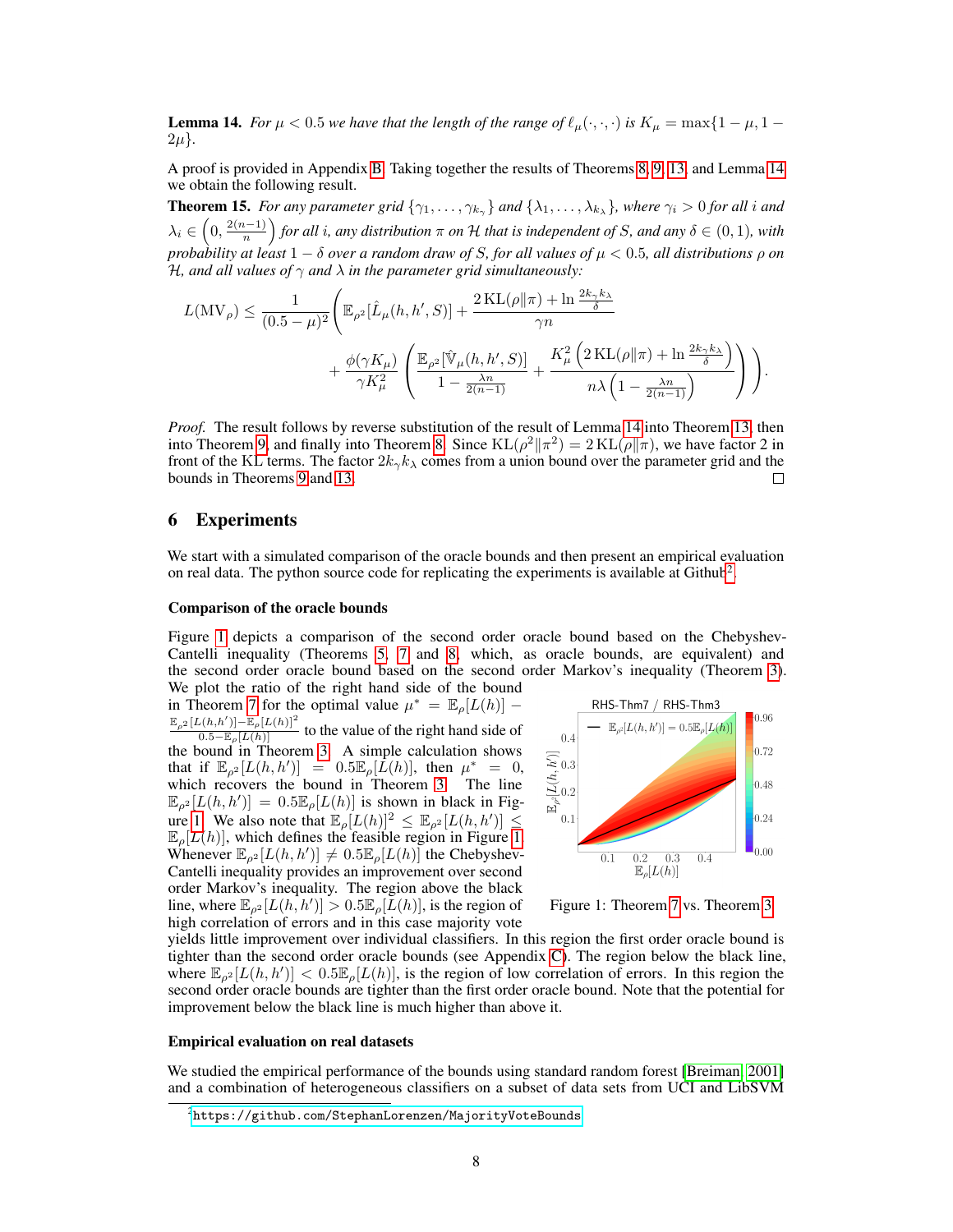repositories [\[Dua and Graff, 2019,](#page-10-14) [Chang and Lin, 2011\]](#page-10-15). An overview of the data sets is given in Appendix [E.1.](#page--1-4) The number of points varied from 3000 to 70000 with dimensions  $d < 1000$ . For each data set, we set aside 20% of the data for the test set  $S_{test}$  and used the remaining data S for ensemble construction, weight optimization and bound evaluation. We evaluate the classifiers and bounds obtained by minimizing the tandem bound TND [\[Masegosa et al., 2020,](#page-11-0) Theorem 9], which is the empirical bound on the oracle tandem bound in Theorem [3,](#page-2-3) the Chebyshev-Cantelli bound with TND empirical loss estimate bound CCTND (Theorem [12\)](#page-5-3), and the Chebyshev-Cantelli bound with PAC-Bayes-Bennett loss estimate bound CCPBB (Theorem [15\)](#page-7-3). We made 10 repetitions of each experiment.

Ensemble construction and minimization of the bounds. We follow the construction used by [Masegosa et al.](#page-11-0) [\[2020\]](#page-11-0). The idea is to generate multiple random splits of the data set  $S$  into pairs of subsets  $S = T_h \cup S_h$ , such that  $T_h \cap S_h = \emptyset$ . Each hypothesis is trained on  $T_h$  and the empirical loss on  $S_h$  provides an unbiased estimate of its expected loss. Note that the splits cannot depend on the data. For our experiments, we generate these splits by bagging, where out-of-bag (OOB) samples  $S_h$  provide unbiased estimates of expected losses of individual hypotheses h. The resulting set of hypotheses produces an ensemble. As in the work of [Masegosa et al.,](#page-11-0) two modifications are required to apply the bounds: the empirical losses  $\hat{L}(h, S)$  in the bounds are replaced by the validation losses  $\hat{L}(h, S_h)$ , and the sample size n is replaced by the minimal validation size  $\min_h |S_h|$ . For pairs of hypotheses  $(h, h')$ , we take the overlaps of their validation sets  $S_h \cap S_{h'}$  to calculate an unbiased estimate of their tandem loss  $\hat{L}(h, h', S_h \cap S_{h'})$ ,  $\mu$ -tandem loss  $\hat{L}_{\mu}(h, h', S_h \cap S_{h'})$ , and the variance of the  $\mu$ -tandem loss  $\hat{\mathbb{V}}_{\mu}(h, h', S_h \cap S_{h'})$ , which replaces the corresponding empirical losses in the bounds. The sample size is then replaced by  $\min_{h,h'} |S_h \cap S_{h'}|$ . The details on bound minimization are provided in Appendix [D.](#page--1-1)

Optimizing weighted random forest. In the first experiment we compare TND, CCTND, and CCPBB bounds in the setting studied by [Masegosa et al.](#page-11-0) [\[2020\]](#page-11-0). We take 100 fully grown trees, use the Gini criterion for splitting, and consider  $\sqrt{d}$  features in each split. Figure [2a](#page-9-0) compares the loss of the random forest on  $S_{\text{test}}$  using either uniform weighting  $\rho_u$  or optimized weighting  $\rho^*$  found by minimization of the three bounds (we exclude the first order bound from the comparison, since it was shown by [Masegosa et al.](#page-11-0) that it significantly deteriorates the test error of the ensemble). While CCTND often performs similar to TND, we find that optimizing using CCPBB often improves accuracy. Figure [2b](#page-9-0) compares the tightness of the optimized CCTND and CCPBB bounds to the optimized TND bound. The CCTND is generally comparable to TND, while CCPBB is consistently looser than TND, mainly due to the union bounds. The numerical values for the losses and the bounds can be found in Tables [2](#page--1-5) and [3](#page--1-6) in Appendix [E.2.](#page--1-7)

Ensembles with heterogeneous classifiers. In the second experiment, we consider ensembles of heterogeneous classifiers (Linear Discriminant Analysis, k-Nearest Neighbors, Decision Tree, Logistic Regression, and Gaussian Naive Bayes). A detailed description is provided in Appendix [E.3.](#page--1-8) Compared to random forests, the variation in performance of ensemble members is larger here. Figure [2c](#page-9-0) compares the ratio of the loss of the majority vote with optimized weighting to the loss of majority vote with uniform weighting on  $S_{test}$  for  $\rho^*$  found by minimization of the first order bound (FO), TND, CCTND, and CCPBB. The numerical values are given in Table [5](#page--1-6) in Appendix [E.3.](#page--1-8) We observed that optimizing the FO tends to improve the ensemble accuracy in some cases but degrade in others. However, TND, CCTND, and CCPBB almost always improve the performance w.r.t. the uniform weighting. Table [5](#page--1-6) also shows that choosing the best single hypothesis gives almost identical results as optimizing FO. Figure [2d](#page-9-0) compares the tightness of the CCTND and CCPBB bounds relative to the TND bound. The numerical values are given in Table [6](#page--1-9) in Appendix [E.3.](#page--1-8) In this case, we have that CCTND is usually tighter than TND, while CCPBB is usually looser than TND due to the union bounds.

# 7 Discussion

We derived an optimization-friendly form of the Chebyshev-Cantelli inequality and applied it to derive two new forms of second order oracle bounds for the weighted majority vote. The new oracle bounds bridge between the C-bounds [\[Germain et al., 2015\]](#page-10-0) and the tandem bound [\[Masegosa et al., 2020\]](#page-11-0)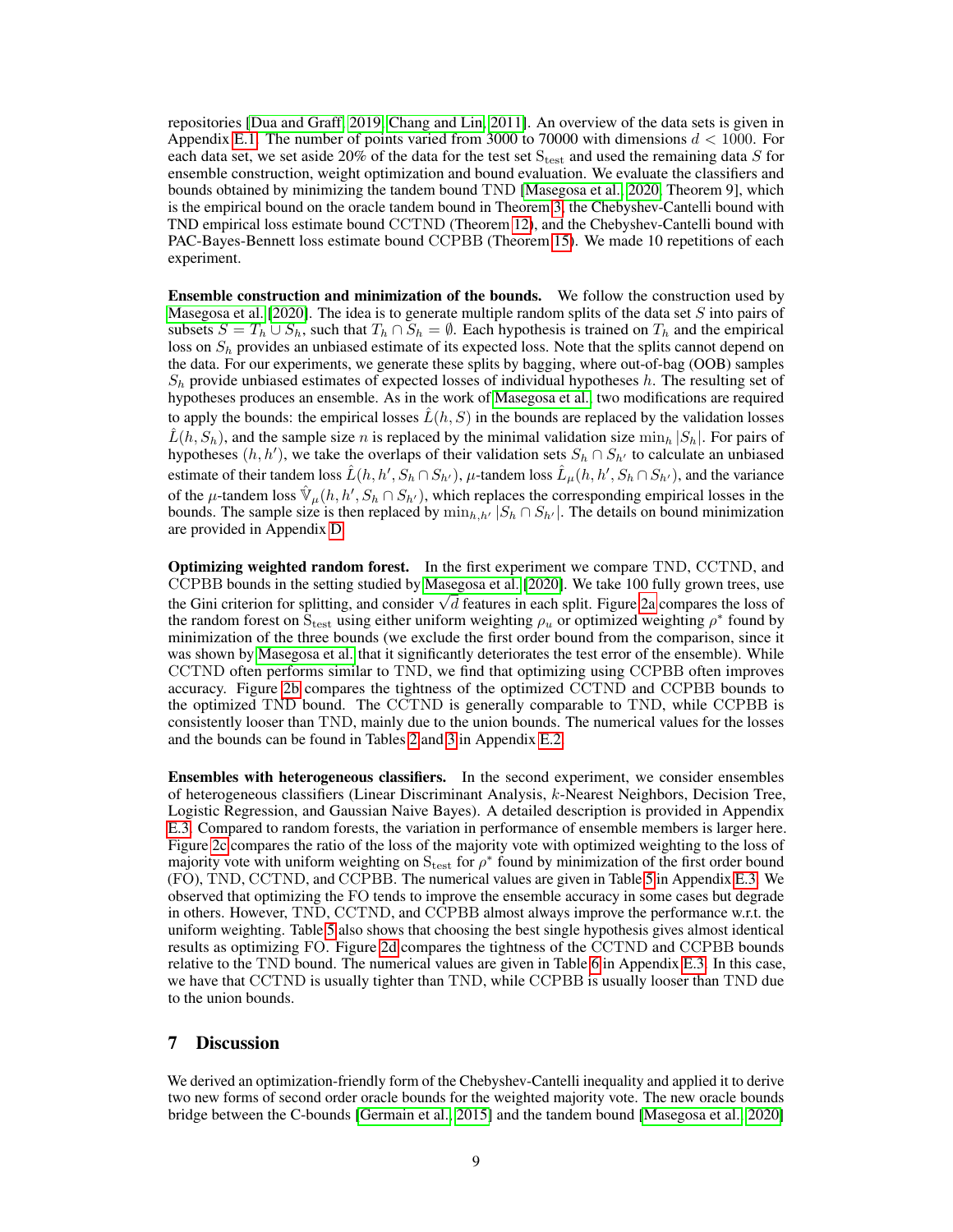<span id="page-9-0"></span>

Figure 2: (a,b) Optimized weighted random forest. (c,d) Ensembles with heterogeneous classifiers. The median, 25%, and 75% quantiles of: (a,c) the ratio  $\hat{L}(\text{MV}_{\rho^*}, S_{\text{test}})/\hat{L}(\text{MV}_{u}, S_{\text{test}})$ of the test loss of the majority vote with optimized weighting  $\rho^*$  generated by TND, CCTND and CCPBB to the test loss of majority vote with uniform weighting, and (b,d) the ratio  $\text{BOUND}(\rho^*)/\text{TND}(\rho^*_{\text{TND}})$  of the CCTND and CCPBB bounds to the TND bound with the corresponding optimized weighting . The plots are on a logarithmic scale. Values above 1 represent degradation and values below 1 represent improvement. Data sets with  $L(MV_u, S_{test}) = 0$  are left out in (a,c).

and take the best of both: the tightness of the Chebyshev-Cantelli inequality and the optimization and estimation convenience of the tandem bound. We also derived the PAC-Bayes-Bennett inequality, improving on the PAC-Bayes-Bernstein inequality of [Seldin et al.](#page-11-1) [\[2012\]](#page-11-1).

Our paper opens several directions for future research. One of them is a better treatment of parameter search in parametric bounds that would give tighter bounds than a union bound over a grid. It would also be interesting to find other applications for the new form of Chebyshev-Cantelli inequality and the PAC-Bayes-Bennett inequality.

### Acknowledgments and Disclosure of Funding

We thank the anonymous reviewers, as well as Tim van Erven, Wouter Koolen, and Peter Grünwald for their constructive feedback, references, and for pointing out that there is no need in a union bound over a grid of  $\mu$  in Theorems [12](#page-5-3) and [15,](#page-7-3) and that negative  $\mu$  in Theorem 12 requires a separate treatment.

This project has received funding from European Union's Horizon 2020 research and innovation programme under the Marie Skłodowska-Curie grant agreement No 801199. YW and YS acknowledge support by the Independent Research Fund Denmark, grant number 0135-00259B. SSL acknowledges funding by the Danish Ministry of Education and Science, Digital Pilot Hub and Skylab Digital. CI acknowledges support by the Villum Foundation through the project Deep Learning and Remote Sensing for Unlocking Global Ecosystem Resource Dynamics (DeReEco). AM is funded by the Spanish Ministry of Science, Innovation and Universities and by the regional government of Andalucía, grant numbers PID2019-106758GB-C32 and P20-00091, respectively, and by FEDER funds.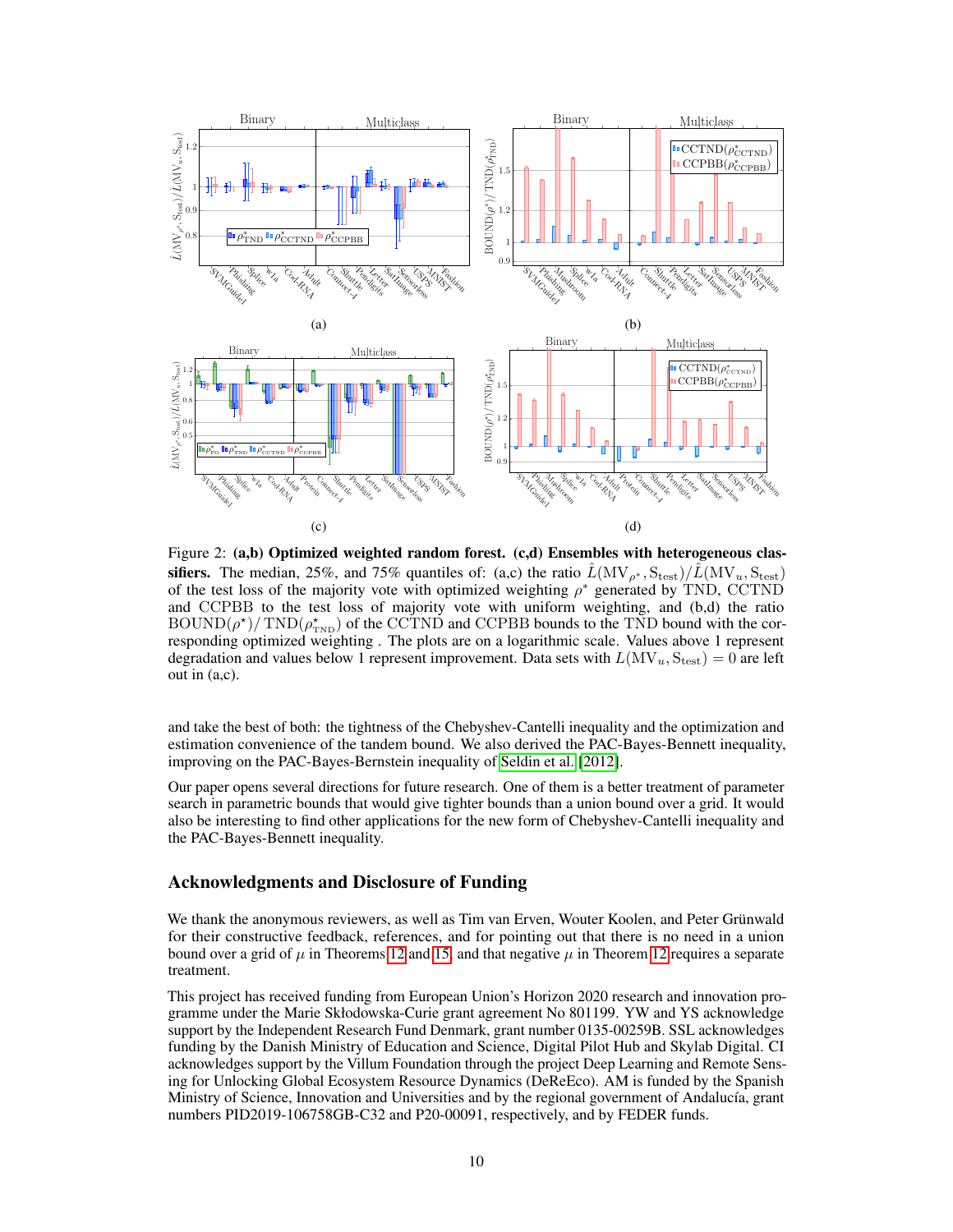# **References**

- <span id="page-10-13"></span>Baptiste Bauvin, Cécile Capponi, Jean-Francis Roy, and François Laviolette. Fast greedy c-bound minimization with guarantees. 2020.
- <span id="page-10-7"></span>Daniel Berend and Aryeh Kontorovich. A finite sample analysis of the naive Bayes classifier. *Journal of Machine Learning Research*, 2016.
- Stéphane Boucheron, Gábor Lugosi, and Pascal Massart. *Concentration Inequalities: A Nonasymptotic Theory of Independence*. Oxford University Press, 2013.
- <span id="page-10-1"></span>Leo Breiman. Bagging predictors. *Machine learning*, 24(2), 1996.
- <span id="page-10-2"></span>Leo Breiman. Random forests. *Machine learning*, 45(1), 2001.
- <span id="page-10-15"></span>Chih-Chung Chang and Chih-Jen Lin. LIBSVM: A library for support vector machines. *ACM Transactions on Intelligent Systems and Technology*, 2, 2011.
- <span id="page-10-6"></span>Tianqi Chen and Carlos Guestrin. XGBoost: A scalable tree boosting system. In *Proceedings of the International Conference on Knowledge Discovery and Data Mining (ACM SIGKDD)*, pages 785–794, 2016.
- Robert M Corless, Gaston H Gonnet, David EG Hare, David J Jeffrey, and Donald E Knuth. On the lambertw function. *Advances in Computational mathematics*, 5(1), 1996.
- <span id="page-10-14"></span>Dheeru Dua and Casey Graff. UCI machine learning repository, 2019. URL [http://archive.ics.](http://archive.ics.uci.edu/ml) [uci.edu/ml](http://archive.ics.uci.edu/ml).
- Ciprian Florescu and Christian Igel. Resilient backpropagation (rprop) for batch-learning in tensorflow. In *International Conference on Learning Representations (ICLR) Workshop*, 2018.
- <span id="page-10-3"></span>Yoav Freund and Robert E. Schapire. Experiments with a new boosting algorithm. In *Proceedings of the International Conference on Machine Learning (ICML)*, 1996.
- <span id="page-10-4"></span>Jerome H. Friedman. Stochastic gradient boosting. *Computational Statistics and Data Analysis*, 38, 1999.
- <span id="page-10-5"></span>Jerome H Friedman. Greedy function approximation: a gradient boosting machine. *Annals of Statistics*, pages 1189–1232, 2001.
- <span id="page-10-9"></span>Pascal Germain, Alexandre Lacasse, François Laviolette, and Mario Marchand. PAC-Bayesian learning of linear classifiers. In *Proceedings of the International Conference on Machine Learning (ICML)*, 2009.
- <span id="page-10-0"></span>Pascal Germain, Alexandre Lacasse, François Laviolette, Mario Marchand, and Jean-Francis Roy. Risk bounds for the majority vote: From a PAC-Bayesian analysis to a learning algorithm. *Journal of Machine Learning Research*, 16, 2015.
- Christian Igel and Michael Hüsken. Empirical evaluation of the improved rprop learning algorithms. *Neurocomputing*, 50, 2003.
- <span id="page-10-10"></span>Alexandre Lacasse, François Laviolette, Mario Marchand, Pascal Germain, and Nicolas Usunier. PAC-Bayes bounds for the risk of the majority vote and the variance of the Gibbs classifier. In *Advances in Neural Information Processing Systems (NeurIPS)*, 2007.
- <span id="page-10-8"></span>John Langford and John Shawe-Taylor. PAC-Bayes & margins. In *Advances in Neural Information Processing Systems (NeurIPS)*, 2002.
- <span id="page-10-11"></span>François Laviolette, Mario Marchand, and Jean-Francis Roy. From PAC-Bayes bounds to quadratic programs for majority votes. In *Proceedings of the International Conference on Machine Learning (ICML)*, 2011.
- <span id="page-10-12"></span>François Laviolette, Emilie Morvant, Liva Ralaivola, and Jean-Francis Roy. Risk upper bounds for general ensemble methods with an application to multiclass classification. *Neurocomputing*, 219, 2017.